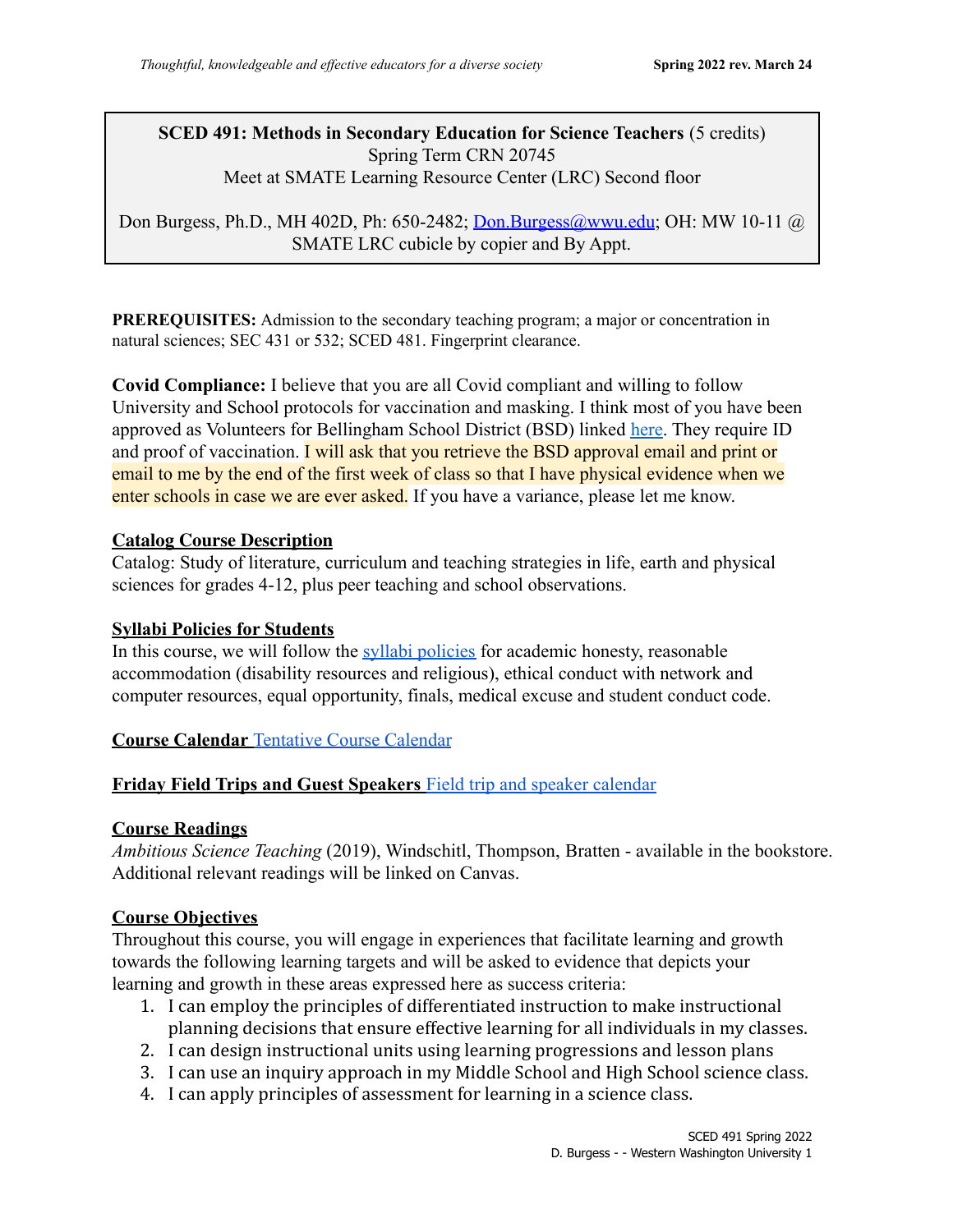- 5. I can plan to evaluate various types of student-based information to make short and long term instructional decisions.
- 6. I can integrate sustainability, climate science and art in my Middle School and High School science class.
- 7. I can plan a safe, productive justice-oriented and equitable learning environment for all of my students.

## **NEXT GENERATION SCIENCE STANDARDS**

We will be working with the **Next Generation Science Standards** in this class. You can access these online from the [NGSS.](http://www.nextgenscience.org/next-generation-science-standards) Consider downloading the NGSS App on devices.

## **Alignment with InTASC Model Core Teaching Standards:**

Teacher candidates enrolled in SCED 491will collect evidence of their *own growth and learning* (candidate-based learning) as well as, your own *impact on K-12 students' growth and learning* (student-based evidence) in relation to the Interstate Teacher Assessment and Support Consortium (InTASC) Model Core [Teaching Standards](https://ccsso.org/sites/default/files/2017-11/InTASC_Model_Core_Teaching_Standards_2011.pdf) and Teaching for Justice's [Social Justice Standards and](https://www.learningforjustice.org/sites/default/files/2017-06/TT_Social_Justice_Standards_0.pdf) Anti-Bias Framework. Just as you have done in your methods courses, evidence will be based on your practicum placement, notebook entries, lesson plans, self-assessments, narratives and peer/instructor feedback.

# Here are the 10 InTASC standards aligned for this course color coded to:

### performances, essential knowledge and critical dispositions

| Standard #1: Learner<br>Development            | 1(b) The teacher creates developmentally appropriate instruction that<br>takes into account individual learners' strengths, interests, and needs and<br>that enables each learner to advance and accelerate his/her learning. | Rating:<br>Midterm<br>Final |
|------------------------------------------------|-------------------------------------------------------------------------------------------------------------------------------------------------------------------------------------------------------------------------------|-----------------------------|
|                                                |                                                                                                                                                                                                                               |                             |
| Standard $#2$ : Learning<br><b>Differences</b> | $1(2(d)$ The teacher brings multiple perspectives to the discussion of<br>content, including attention to learners' personal, family, and<br>community experiences and cultural norms.                                        | Rating:<br>Midterm<br>Final |
|                                                |                                                                                                                                                                                                                               |                             |
| Standard $#3$ : Learning<br>Environment        | $3(i)$ The teacher knows how to help learners work productively and<br>cooperatively with each other to achieve learning goals.                                                                                               | Rating:<br>Midterm<br>Final |
|                                                |                                                                                                                                                                                                                               |                             |
| Standard #4: Content<br>Knowledge              | $4(d)$ The teacher stimulates learner reflection on prior content<br>knowledge, links new concepts to familiar concepts, and makes<br>connections to learners' experiences.                                                   | Rating:<br>Midterm<br>Final |
|                                                |                                                                                                                                                                                                                               |                             |
| Standard $#5$ Application                      | $5(b)$ The teacher engages learners in applying content knowledge to                                                                                                                                                          | $R$ atino:                  |

| Standard $#5$ : Application | $\frac{5(b)}{2}$ The teacher engages learners in applying content knowledge to | Rating: |
|-----------------------------|--------------------------------------------------------------------------------|---------|
| of Content                  | real world problems through the lens of interdisciplinary themes (e.g.,        | Midterm |
|                             | financial literacy, environmental literacy).                                   | Final   |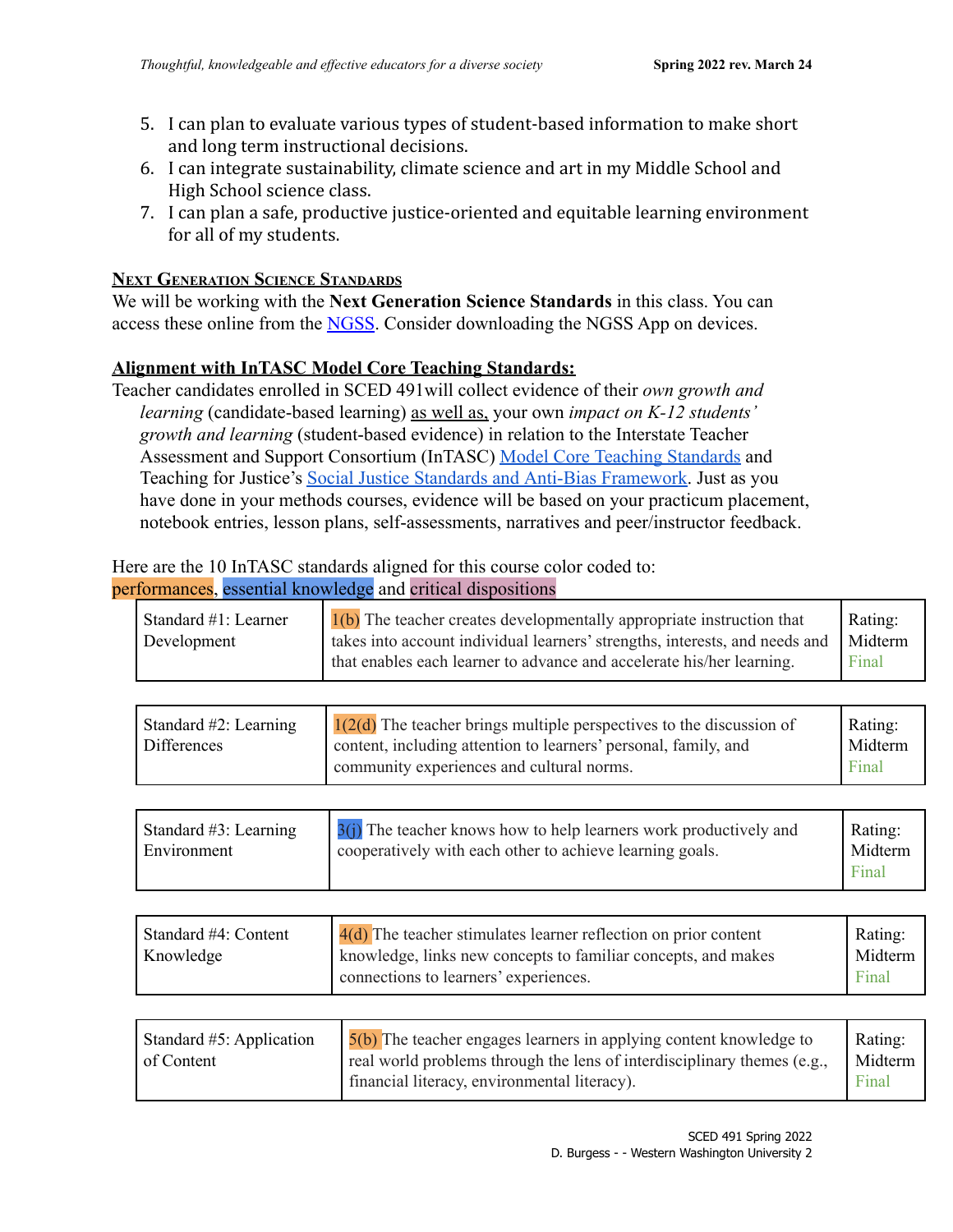| Standard #6: Assessment                     | $6(t)$ The teacher is committed to using multiple types of assessment<br>processes to support, verify, and document learning. | Rating:<br>Midterm<br>Final |
|---------------------------------------------|-------------------------------------------------------------------------------------------------------------------------------|-----------------------------|
| Standard $#7$ : Planning for<br>Instruction | $7(g)$ The teacher understands content and content standards and how<br>these are organized in the curriculum.                | Rating:<br>Midterm<br>Final |

| Standard #8: Instructional<br>Strategies | $8(n)$ The teacher knows how to use a wide variety of resources,<br>including human and technological, to engage students in learning. | Rating:<br>Midterm<br>Final |
|------------------------------------------|----------------------------------------------------------------------------------------------------------------------------------------|-----------------------------|
|------------------------------------------|----------------------------------------------------------------------------------------------------------------------------------------|-----------------------------|

| Standard #9: Professional<br>Learning and Ethical<br>Practice | $9(m)$ The teacher is committed to deepening understanding of his/her<br>own frames of reference (e.g., culture, gender, language, abilities, ways<br>of knowing), the potential biases in these frames, and their impact on<br>expectations for and relationships with learners and their families. | Rating:<br>Midterm<br>Final |
|---------------------------------------------------------------|------------------------------------------------------------------------------------------------------------------------------------------------------------------------------------------------------------------------------------------------------------------------------------------------------|-----------------------------|
|---------------------------------------------------------------|------------------------------------------------------------------------------------------------------------------------------------------------------------------------------------------------------------------------------------------------------------------------------------------------------|-----------------------------|

| Standard #10: Leadership<br>and Collaboration | $10(1)$ The teacher understands schools as organizations within a<br>historical, cultural, political, and social context and knows how to work<br>with others across the system to support learners. | Rating:<br>Midterm<br>Final |
|-----------------------------------------------|------------------------------------------------------------------------------------------------------------------------------------------------------------------------------------------------------|-----------------------------|
|-----------------------------------------------|------------------------------------------------------------------------------------------------------------------------------------------------------------------------------------------------------|-----------------------------|

In addition, you will collect evidence from coursework and practica of your ability to address a personalized selection of four standards based on *identity, diversity, justice and action* from the [Social](https://www.learningforjustice.org/sites/default/files/2017-06/TT_Social_Justice_Standards_0.pdf) Justice Standards and Anti-Bias [Framework.](https://www.learningforjustice.org/sites/default/files/2017-06/TT_Social_Justice_Standards_0.pdf) You will choose a standard from the gradebands 6-8 or 9-12.

| Identity | Place you standard here | Rating:<br>Midterm<br>Final |
|----------|-------------------------|-----------------------------|
|----------|-------------------------|-----------------------------|

| Diversity | Place you standard here | Rating:<br>Midterm<br>Final |
|-----------|-------------------------|-----------------------------|
|-----------|-------------------------|-----------------------------|

| Justice | Place you standard here | Rating:<br>Midterm<br>Final |
|---------|-------------------------|-----------------------------|
|---------|-------------------------|-----------------------------|

| Action | Place you standard here | Rating:<br>Midterm<br>Final |
|--------|-------------------------|-----------------------------|
|--------|-------------------------|-----------------------------|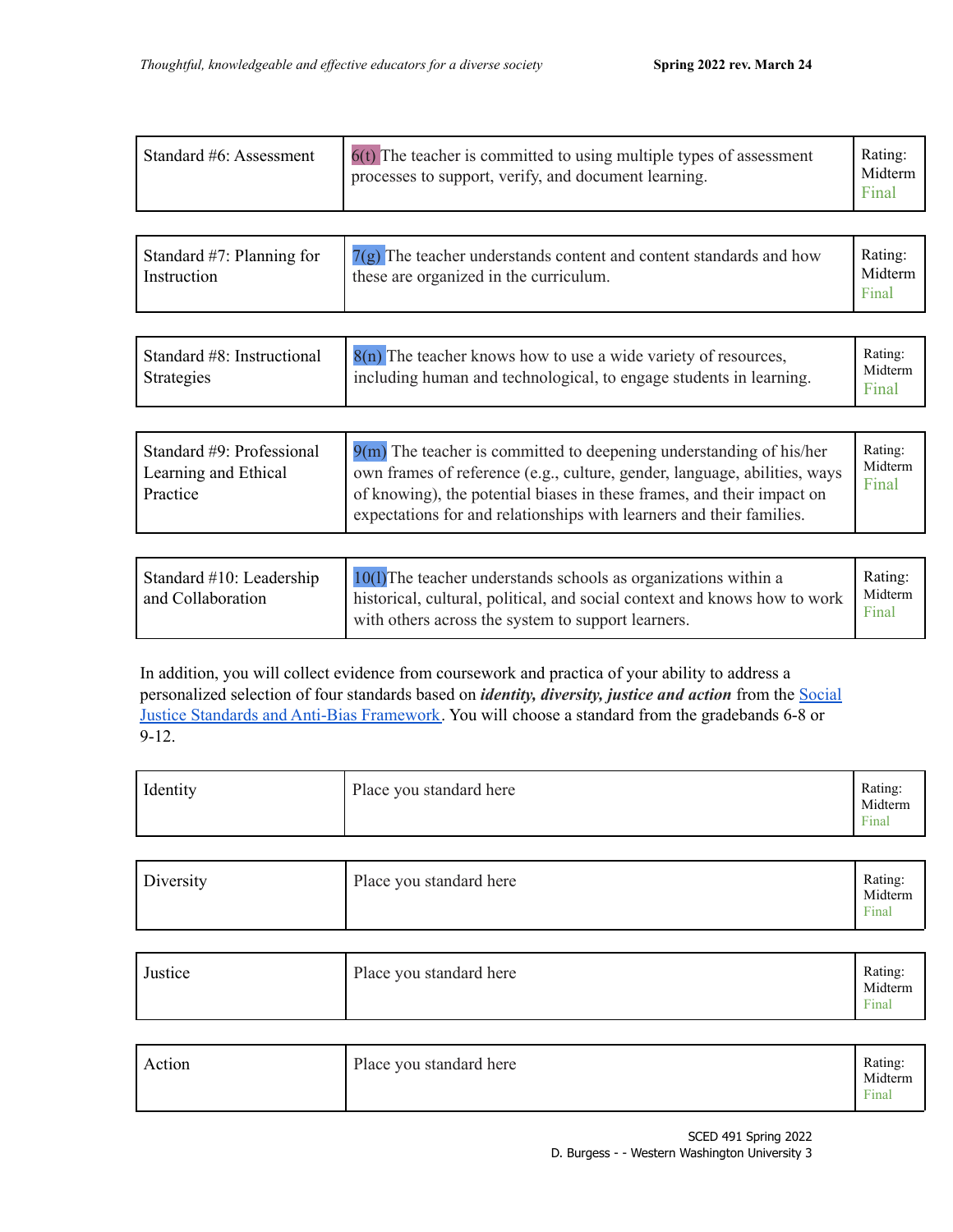## **Assignments / Evidence of Learning and Growth Over Time**

The following eight assignments/assessments will be used as a means of looking at your learning and growth in relation to the Course Learning Targets and Standards above and will be assessed using the SCED 491 Assessments and rubrics aligned with the specific assignments. You will be receiving formative feedback as we work together and all work will be self, peer, and faculty assessed.

Educators need to have three kinds of knowledge to function effectively in the classroom:

- Content knowledge—an understanding of the subject area to be taught. You are getting this through your academic major.
- Pedagogical knowledge—an understanding of how people learn and how to teach. We will work on this in SCED 481 and 491, but you have been covering this in your classes in Woodring.
- Pedagogical content knowledge—the major point to this course. What are the specific issues that are unique to teaching science? How is teaching science different from teaching art or social studies? You have already begun thinking about this in SCED 481.

To demonstrate your preparation in all these areas you will need to collect evidence of your ability to plan lessons, implement at least portions of a lesson or demo, and be reflective about your own practice. You will have the opportunity to demonstrate these skills through a variety of major assignments.

## **ASSIGNMENTS**

## **1) Reading Discussions (linked in Discussions and syllabus)**

Read the assigned chapter/article/module. As you read, please respond to the prompt written in the COURSE AGENDA or the assigned protocol to prepare for class discussion, and also jot down any additional responses/questions/and ideas. You will want to draw meaningful connections between what you are reading and your own teaching and learning experiences. Consider the Course Learning Objectives as your aim in developing into a competent and reflective beginning teacher.

### **2) [Science Autobiography](https://docs.google.com/document/d/1gdqu6cilarQfI5WXB4T7rROI9VlPlZW-LqsNOh8k594/edit?usp=sharing)**

A science autobiography is an essay in which you describe your personal experiences with science, in or out of school, and then use your own experiences to define the kind of science teacher you hope to become.

### **3) [Semester or](https://docs.google.com/document/d/1oTX1rDK3R-xeqR9RywxUE0x_WlQwXyBlhcHVjpGQUI4/edit?usp=sharing) Year Plan**

One of your first tasks will be to create a semester or year-long plan (also called scope and sequence) based on your disciplinary standards (NGSS).*Consider interviewing your practicum teacher and getting a copy of their planning documents*.How much can you fit in a year or semester?

### **4) [Learning Progression](https://docs.google.com/document/d/13kJA-uVM_cE35WpqjI0lCXxf1LNy7rZ3_7lzY4n5Mqo/edit?usp=sharing)**

You will create a Learning Progression based on one of your big ideas from your year-long plan.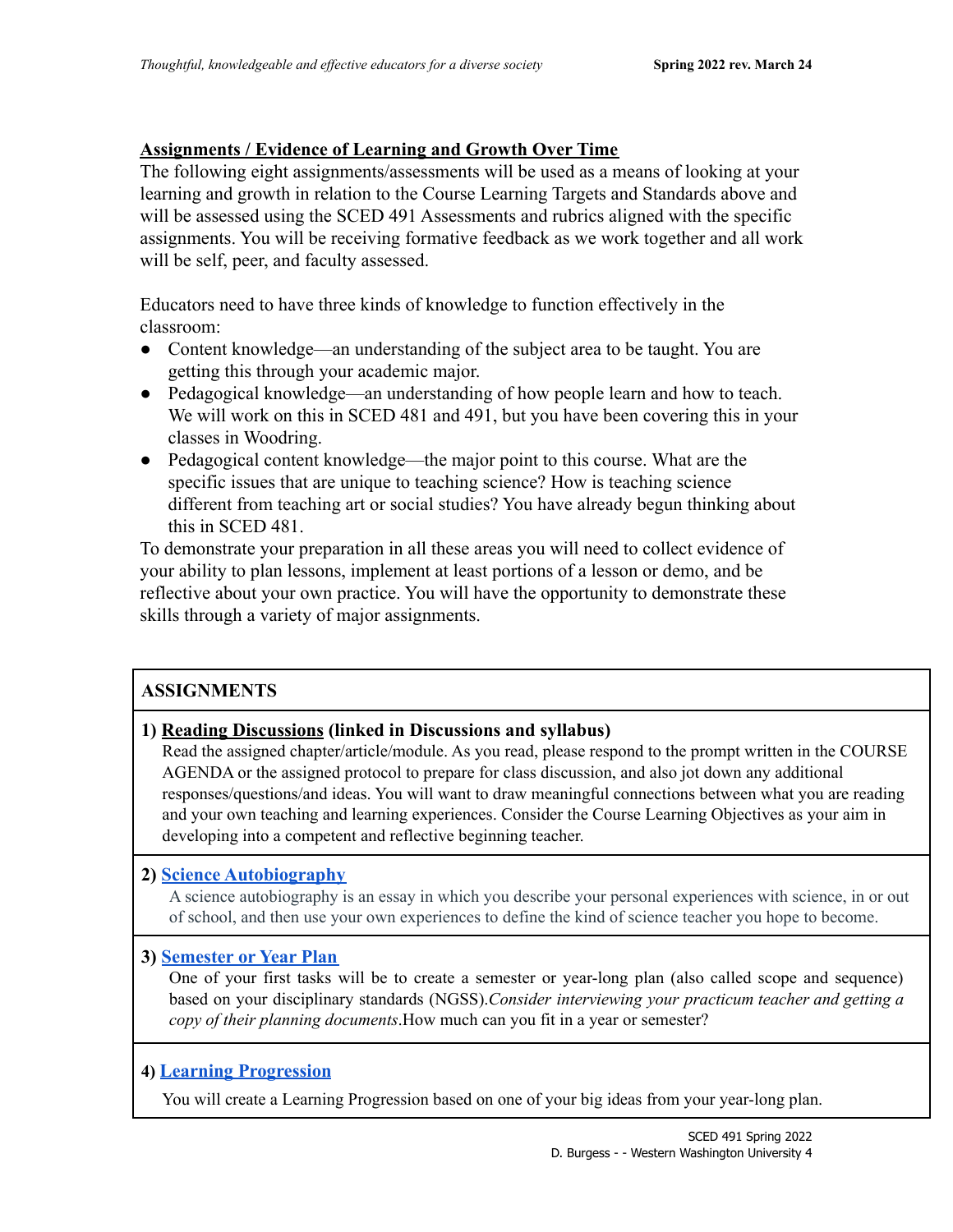### **5) [Learning](https://docs.google.com/document/d/1fESOB8nYvc5IO7zqXx7MrtRJXbwHz4pamWoOPxYwoK8/edit?usp=sharing) Segment - Three Lesson Plans**

A major outcome of this course will be the development and presentation of a set of cohesive lessons that include all of the fundamental components for effective science teaching.

### **6) Classroom [Demonstration](https://drive.google.com/drive/folders/1z1GuM4cc1-QUopM-A5_br-txAGM5yQx-?usp=sharing)**

Every student in the class will be required to set up and perform a science demonstration to the rest of the class sometime during the quarter.

### **7) [Laboratory](https://labsafety.flinnsci.com/app/) Safety Course for Science**

You will enroll in one of the Flynn Safety [Courses](https://labsafety.flinnsci.com/app/) and earn a Certificate of Completion. Flynn Scientific offers free safety training courses for high school and middle school.

#### **8) Practice Teaching [Self-Evaluation](https://docs.google.com/document/d/1ZLU1fglKMkCILPzoY_d1CG1-RBP9-jtvskHcGJUNw8c/edit?usp=sharing) - InTASC Standards, Social Justice Standards and Narrative**

There are three sections:

- 1. **You** will self-evaluate your teaching and learning (e.g., practicum, demo, service learning, guided teach, subbing, reading discussions and class assignments) using the Interstate Teacher Assessment and Support Consortium (InTASC) Model Core Teaching [Standards](https://ccsso.org/sites/default/files/2017-11/InTASC_Model_Core_Teaching_Standards_2011.pdf) that outline what teachers should know and be able to do to ensure every K-12 student reaches the goal of being ready to enter college or the workforce in today's world. These standards outline the common principles and foundations of teaching practice that cut across all subject areas and grade levels and that are necessary to improve student achievement.
- 2. **You** will also utilize Teaching Tolerance's Social Justice Standards and Anti-Bias [Framework](https://www.learningforjustice.org/sites/default/files/2017-06/TT_Social_Justice_Standards_0.pdf) to build your own self assessment tool. Divided into four domains—identity, diversity, justice and action (IDJA)—the Standards recognize that, in today's diverse classrooms, students need knowledge and skills related to both prejudice reduction and collective action.
- 3. **You** will also write a short 2-3 page reflective narrative for the final.

### **Assessment & Grading**

SCED 491 is the last science methods course in your program before you enter your internship. Assessment of your growth and learning this term will be accomplished together as teacher-candidate (you) and your professor and evaluated by rubrics tied to your assignments. You will be collecting evidence (candidate-based) throughout the quarter to support your rating.

In his book *Grading For Equity*, Feldman (2019) defines grading for equity using three pillars: equitable grading is accurate, bias-resistant, and motivational. Linking theory and practice, Feldman provides a practical guide using research-informed examples to convince readers that commonly used assessment practices are ineffective and should be replaced with equitable grading practices to improve learning for all students, particularly those who are underserved or vulnerable. In this course, we will apply the following principles to our grading practices:

● **Apply mathematically sound approaches**, using a 0-4 instead of a 0-100 point scale; avoid giving students scores of zero; and weigh more recent performance and growth instead of averaging performance over time.